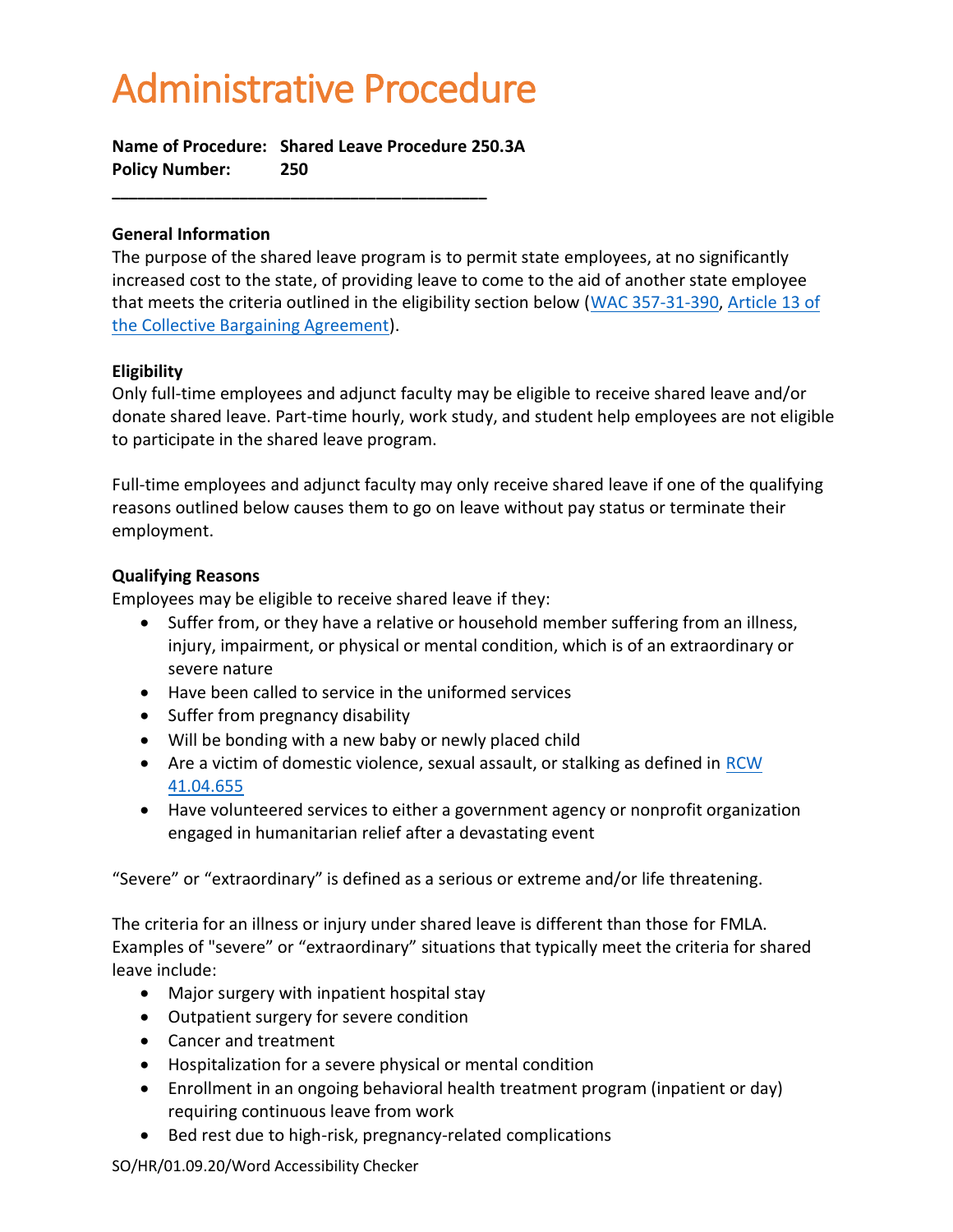Conditions that do not typically meet the criteria include:

- Flu
- Chicken pox
- Sprained ankle
- Elective cosmetic surgery
- Intermittent leave for chronic, ongoing medical conditions

The College uses the information provided by your health-care provider to determine whether your medical situation meets the definition of "severe, extraordinary, or life-threatening." A job-related injury or illness that is covered by workers' compensation does not qualify for shared leave.

# **Process for Requesting Shared Leave**

All shared leave documentation is coordinated through Human Resources. Employees may request shared leave by completing the **Shared Leave Request Form** and indicating the qualifying reason for their request and providing any additional documentation that is required to serve as verification for the shared leave request. Supporting documentation also helps identify the anticipated duration of the need for shared leave. Each qualifying reason requires specific documentation to support the request.

# *1. Medical Condition*

*Employee's medical provider or relative/household member's medical provider must complete the medical certification form (pages 3-4 on the [Shared Leave Request Form\)](http://internal.lowercolumbia.edu/departments/human-resources/_assets/documents/SharedLeaveRequestForm.pdf). The completed form is submitted to Human Resources.*

# *2. Military*

*Submit a copy of the military orders verifying employee's required absence to Human Resources.*

# *3. Victim of Domestic Violence, Sexual Assault, or Stalking*

*Provide one of the following to Human Resources:*

- *A police report indicating that you are a victim of domestic violence, sexual assault, or stalking;*
- *A court order protecting or separating you from the perpetrator of the act of domestic violence, sexual assault, or stalking;*
- *Evidence from the court or prosecuting attorney that you appeared or are scheduled to appear in court in connection with the incident of domestic violence, sexual assault, or stalking;*
- *Written statement that you are a victim of domestic violence, sexual assault, or stalking;*
- *Documentation that you are a victim of domestic violence, sexual assault, or stalking from anyone with whom is familiar with your situation, an attorney, member of the clergy, medical or other professional*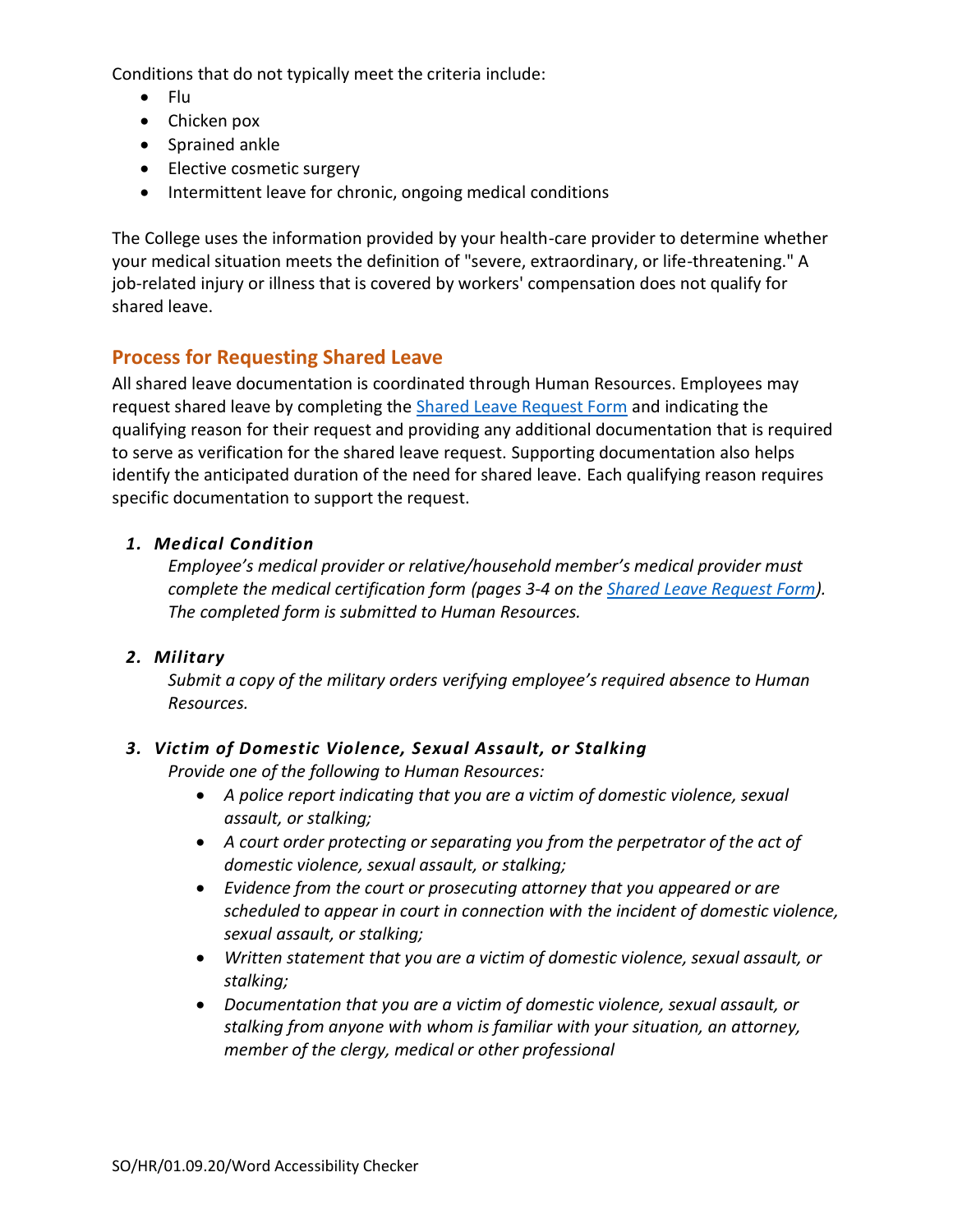## *4. Volunteered Services for Emergency*

*Provide proof of acceptance of an employee's offer to volunteer for either a government agency or nonprofit organization during declared state of emergency.*

After receiving the shared leave request form and any additional documentation required, Human Resources will approve or deny the request. The employee will be notified of the decision. If approved, Human Resources will request leave donations for the employee from fellow faculty and staff.

For some shared leave requests, it may not be necessary to request donations from all faculty and staff. For instance, if an employee volunteers to donate enough leave to cover the shared leave request for the absences, we would not need to ask for additional donations.

*\*Please note that if the medical leave is planned/scheduled, employees may not receive retro shared leave donations. They will receive donations for absences occurring after the form is submitted and approved.*

The College may also consider other methods of accommodating the employee's needs such as modified duty, modified hours, flextime, or special assignments in place of shared leave.

# **Process for Donating**

Full-time employees and adjunct faculty may donate shared leave to the requesting employee by the [Shared Leave Donation Form.](http://internal.lowercolumbia.edu/departments/human-resources/_assets/documents/SharedLeaveDonationForm.pdf) Eligible employees may donate vacation, sick leave, and/or personal holidays. Donations will only be processed if the donating employee's leave balances do not fall under specified balances outlined below.

#### **Types & Limitations on Leave Donations**

#### *Vacation:*

Employees may donate vacation leave if this does not cause their vacation leave balance to fall below 80 hours. For full-time employees that work less than 40 hours/week, requirements for vacation leave balances are prorated.

#### *Sick Leave:*

Employees may donate any amount of sick leave provided the donation does not cause their sick leave balances to fall below 176 hours after the transfer.

[RCW 41.04.665](http://apps.leg.wa.gov/RCW/default.aspx?cite=RCW%2041.04.665) allows employees of higher education institutions who do not accrue vacation leave but do accrue sick leave to donate sick leave. The donation cannot cause the employee's sick leave balance to fall below 22 days.

# *Personal holiday:*

An employee may donate all or part of a personal holiday. Any portion of the personal holiday that is not used shall be returned to the donating employee, and may be used by the donor if the returned donation occurs and is then used in the same calendar year that it was donated. If the hours are returned during a different calendar, the employee cannot use the remaining hours.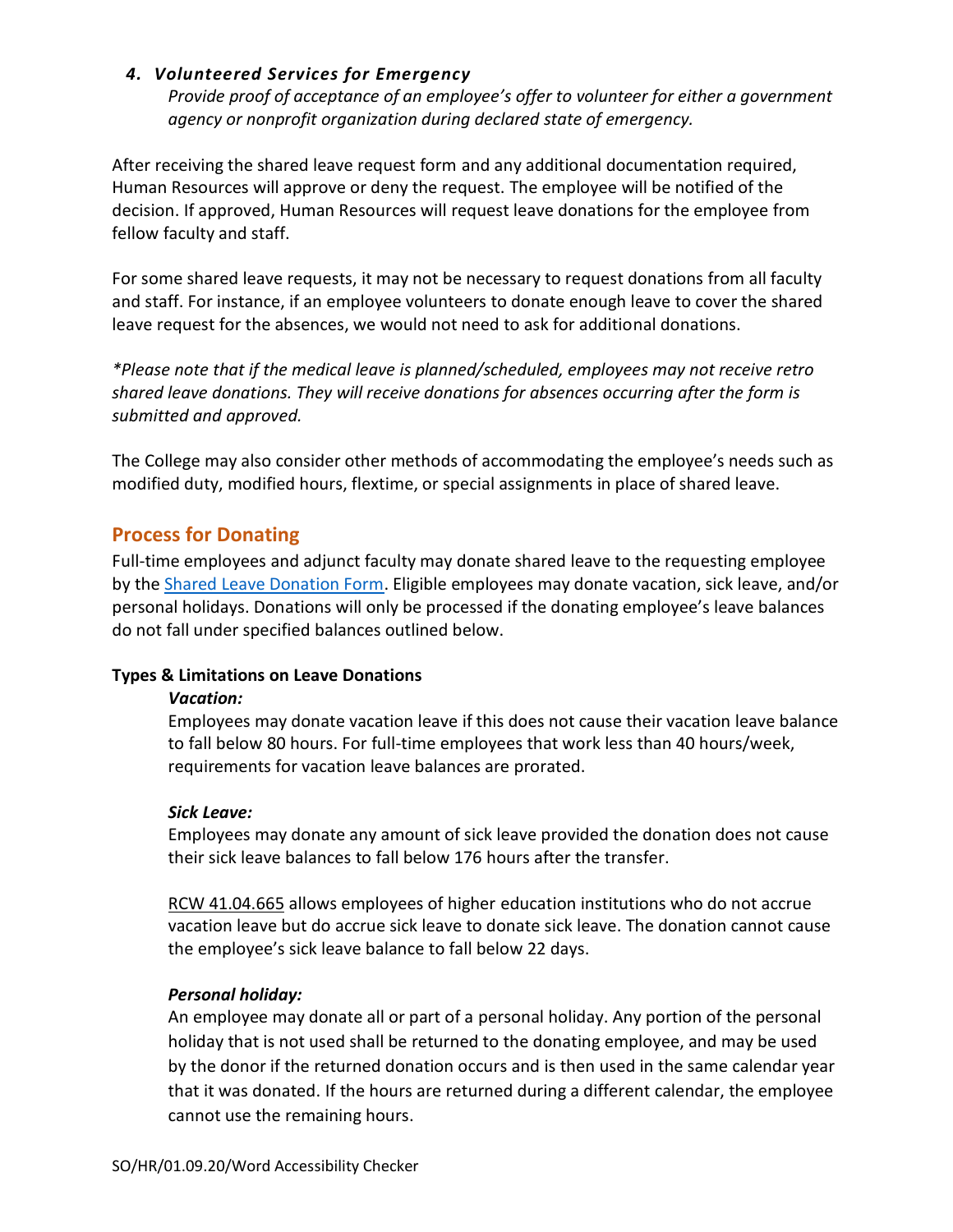# **Receiving Shared Leave**

Employees who are receiving shared leave may bank up to 40 hours or vacation and 40 hours of sick leave while receiving shared leave (RCW  $41.04.665(13)$ ). Employees on shared leave will continue to receive the same salary, wage, and employee benefits that they normally receive when using paid leave  $(RCW 41.04.665(7))$ . Employees must submit absences accordingly and select shared leave requesting for the leave type.

Employees receiving industrial insurance wage replacement benefits may not receive greater than 25% of their base salary from receipt of shared leave  $(RCW 41.04.655(2)(b)).$  $(RCW 41.04.655(2)(b)).$ 

During the annual winter efficiency closure, employees receiving shared leave may use shared leave for the closure days based on their schedule as indicated by their medical provider during that period of time. For example, an employee on consecutive leave, would be able to use shared leave for all of the closure days. An employee that's released to work two hours/day, would be able to use shared leave for six hours/day (for a 1.0 FTE employee) for the closure days.

# **Shared Leave Maximum**

An employee may not receive more than 522 days of shared leave for the entire duration of their state employment. For this purpose, 8 hours shall constitute a day [\(RCW 49.28.010\)](https://app.leg.wa.gov/RCW/default.aspx?cite=49.28.010).

Human Resources may authorize an employee to receive shared leave in excess of 522 days in extraordinary circumstances if the qualifying employee suffers from an illness, injury, impairment, or physical or mental condition, which is of an extraordinary or severe nature.

# **Unused Shared Leave Return**

The value of any leave transferred under this section which remains unused shall be returned at its original value to the employee or employees who transferred the leave when we find that the leave is no longer needed or will not be needed at a future time in connection with the illness or injury for which the leave was transferred or for any other qualifying condition. Unused shared leave may not be returned until one of the following occurs:

- HR receives from the affected employee a statement from the employee's doctor verifying that the illness or injury is resolved
- The employee is released to full-time employment, has not received additional medical treatment for his or her current condition or any other qualifying condition for at least six months, and the employee's doctor has declined, in writing, the employee's request for a statement indicating the employee's condition has been resolved

# **Transfer of Shared Leave**

Shared leave can transfer within a state agency and account, between accounts or agencies, or between agencies, educational service districts, and school districts.

Transfer of leave requires approval from both the donor and donee agencies. Human Resources coordinates a shared leave transfer.

If a shared leave account is closed and an employee later has a need to use shared leave due to the same condition listed in the closed account, the agency head must approve a new shared leave request for the employee.

SO/HR/01.09.20/Word Accessibility Checker